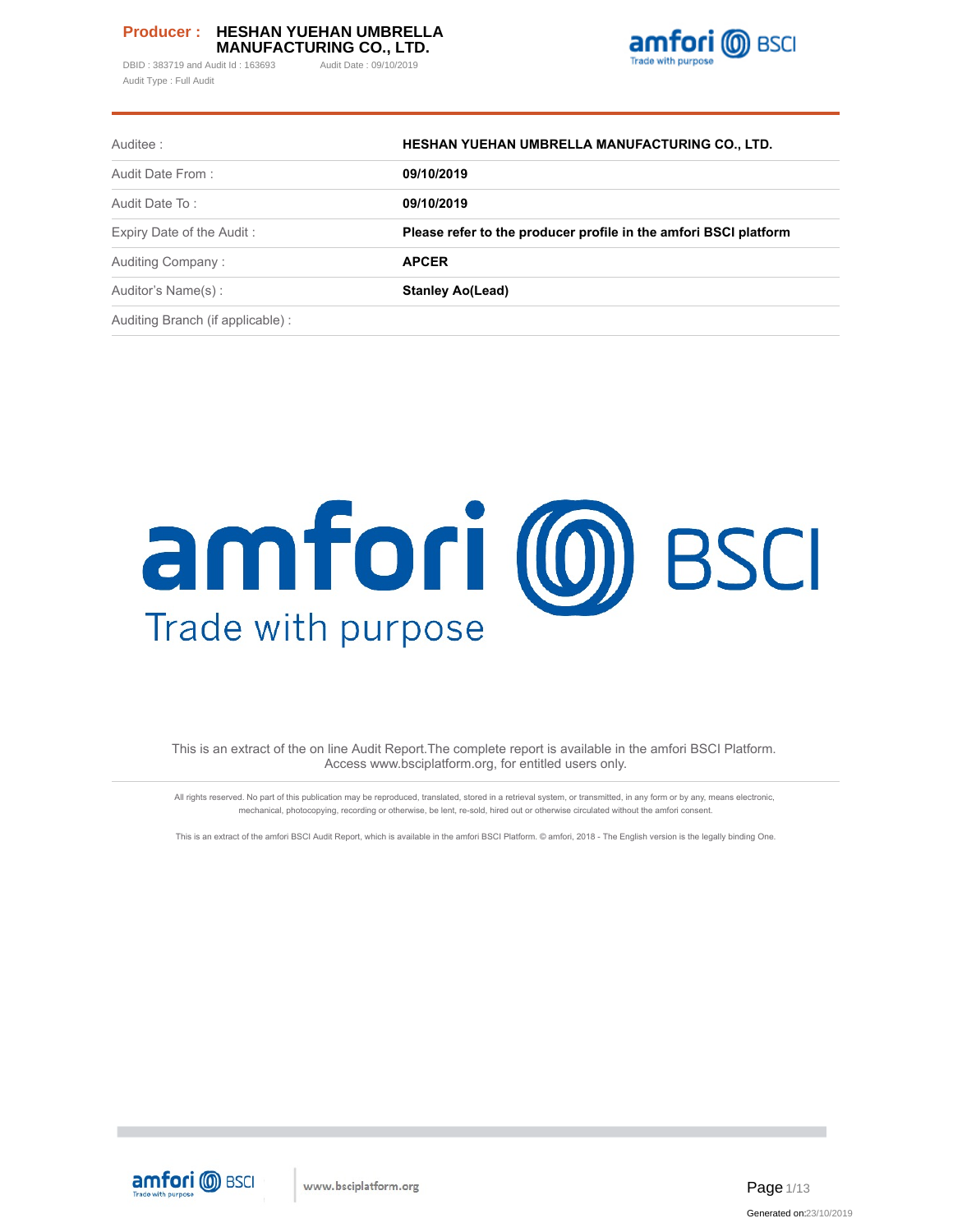Audit Type : Full Audit

DBID : 383719 and Audit Id : 163693 Audit Date : 09/10/2019



| <b>Rating Definitions</b> |                                                                                                                                                                                                                                                                                                                         |                                                                                                                                                                             |  |  |
|---------------------------|-------------------------------------------------------------------------------------------------------------------------------------------------------------------------------------------------------------------------------------------------------------------------------------------------------------------------|-----------------------------------------------------------------------------------------------------------------------------------------------------------------------------|--|--|
| Rating                    | A combination of ratings per<br>Performance Area where:                                                                                                                                                                                                                                                                 | Consequence                                                                                                                                                                 |  |  |
| A<br><b>Very Good</b>     | · Minimum 7 Performance Areas rated A<br>. No Performance Areas rated C, D or E<br>These are three examples:<br>A<br>A<br>A<br>A<br>Α<br>A<br>Α<br>А<br>А<br>  A<br>в<br>в<br>в<br>А<br>в<br>B<br>B<br>в<br>А<br>в<br>в                                                                                                 | The auditee has the<br>level of maturity<br>to maintain its<br>improvement process<br>without the need for a<br>follow-up audit.                                            |  |  |
| B<br>Good                 | . Maximum 3 Performance Areas rated C<br>. No Performance Areas rated D or E<br>These are three examples:<br>в<br>B<br>в<br>B<br>в<br>в<br>в<br>А<br>A<br>A<br>А<br>Δ<br>$\overline{\mathbf{c}}$<br>B<br>в<br>в<br>A<br>B<br>B<br>в<br>Α<br>А<br>в<br>A<br>в<br>B<br>в<br>B<br>В<br>B<br>в<br>B<br>B<br>в<br>c<br>C   C | The auditee has the<br>level of maturity<br>to maintain its<br>improvement process<br>without the need for a<br>follow-up audit.                                            |  |  |
| C<br><b>Acceptable</b>    | . Maximum 2 Performance Areas rated D<br>. No Performance Areas rated E<br>These are three examples:<br>c<br>$\mathsf{c}\,$<br>с<br>c.<br>c<br>c<br>$\mathsf{C}$<br>в<br>в<br>A<br>B<br>B<br>A<br>А<br>Α<br>c c <br> C <br> c <br>c <sub>1</sub><br>$\mathsf{C}$<br> C <br>с<br>$\mathsf{c}\,\vert$<br>c I<br>$D$   $D$ | The auditee needs<br>follow up to support its<br>progress. Following the<br>completion of the audit,<br>the auditee develops<br>a Remediation Plan<br>within 60 days.       |  |  |
| D<br><b>Insufficient</b>  | · Maximum 6 Performance Areas rated E<br>These are three examples:<br>0<br>А<br>А<br>$\Box$<br>c<br>n<br>D<br>Ε<br>B<br>c<br>A<br>Δ<br>в<br>в<br>c<br>$D D D D D D D$<br>E<br>E<br>EE<br>E<br>E                                                                                                                         | The auditee needs<br>follow up to support its<br>progress, Following the<br>completion of the audit,<br>the auditee develops<br>a Remediation Plan<br>within 60 days.       |  |  |
| Е<br><b>Unacceptable</b>  | · Minimum 7 Performance Areas rated E<br>These are three examples:<br>A<br>A<br>А<br>A<br>A<br>$A \mid$<br>A<br>в<br>B<br>A<br>Ε                                                                                                                                                                                        | amfori BSCI<br><b>Participants shall</b><br>closely oversee the<br>auditee's progress<br>as the producer may<br>represent a higher risk<br>than other business<br>partners. |  |  |
| Zero Tolerance            | A Zero Tolerance issue was identified [see<br>amfori BSCI System Manual Part V - Annex<br>5: amfori BSCI Zero Tolerance Protocol]                                                                                                                                                                                       | Immediate actions are<br>required. The amfori<br><b>BSCI Zero Tolerance</b><br>Protocol is to be<br>followed.                                                               |  |  |



**COL** 

Page 2/13 Generated on:23/10/2019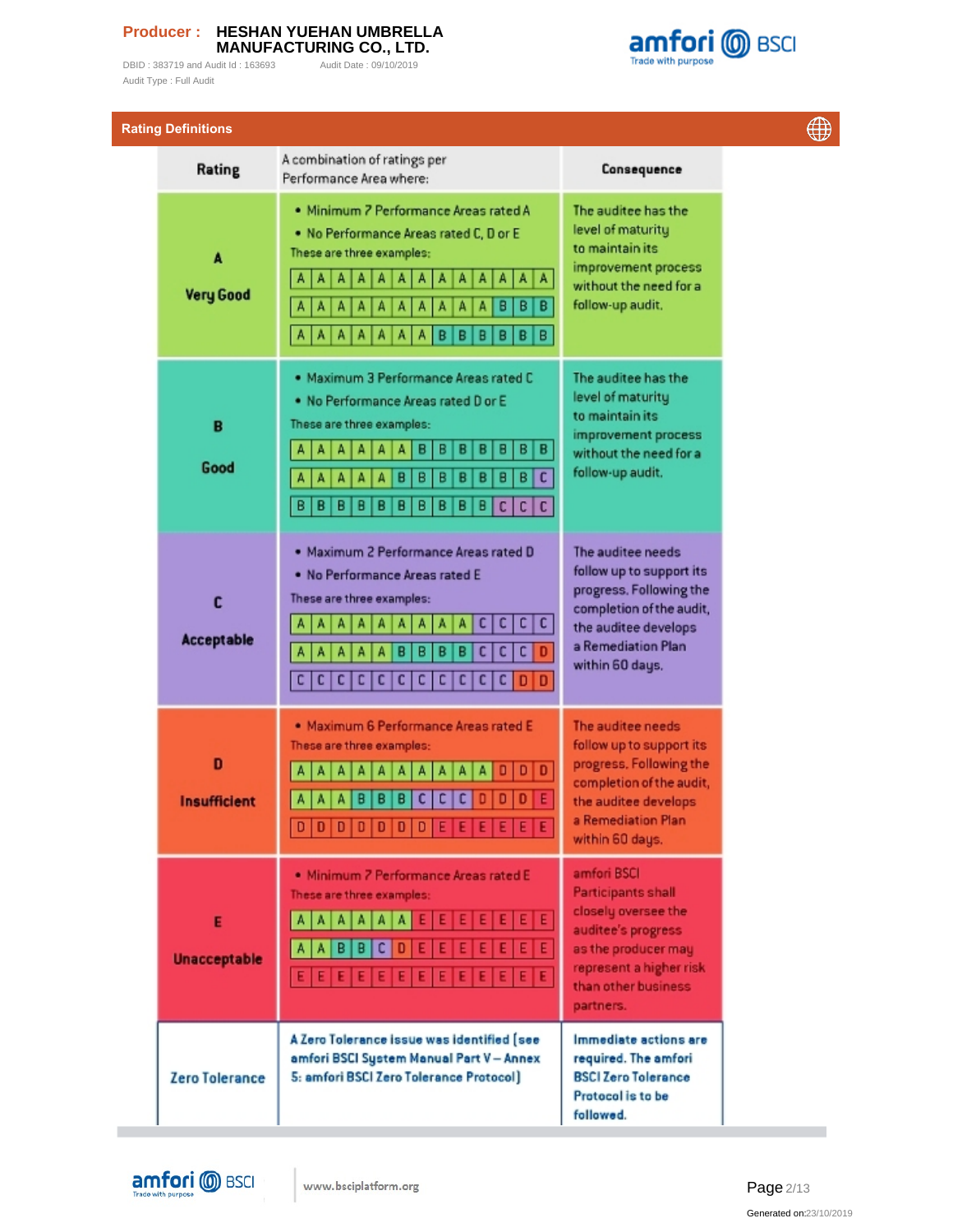DBID : 383719 and Audit Id : 163693 Audit Date : 09/10/2019 Audit Type : Full Audit





# **Main Auditee Information**

| Name of producer:          | HESHAN YUEHAN UMBRELLA MANUFACTURING CO., LTD. |                |                      |  |  |  |  |  |  |  |  |
|----------------------------|------------------------------------------------|----------------|----------------------|--|--|--|--|--|--|--|--|
| DBID number:               | 383719                                         |                |                      |  |  |  |  |  |  |  |  |
| Audit ID:                  | 163693                                         |                |                      |  |  |  |  |  |  |  |  |
| Address:                   | Longxi Industrial Area, Taoyuan Town Heshan    |                |                      |  |  |  |  |  |  |  |  |
| Province:                  | Guangdong                                      | China          |                      |  |  |  |  |  |  |  |  |
| Management Representative: | Wen Wen'an                                     |                |                      |  |  |  |  |  |  |  |  |
| Contact person:            | WenAn Wen                                      | Sector:        | Non-Food             |  |  |  |  |  |  |  |  |
| Industry Type:             | Textiles, clothing, leather                    | Product group: | <b>Home textiles</b> |  |  |  |  |  |  |  |  |
| Product Type:              | <b>Tent</b>                                    |                |                      |  |  |  |  |  |  |  |  |



**The State**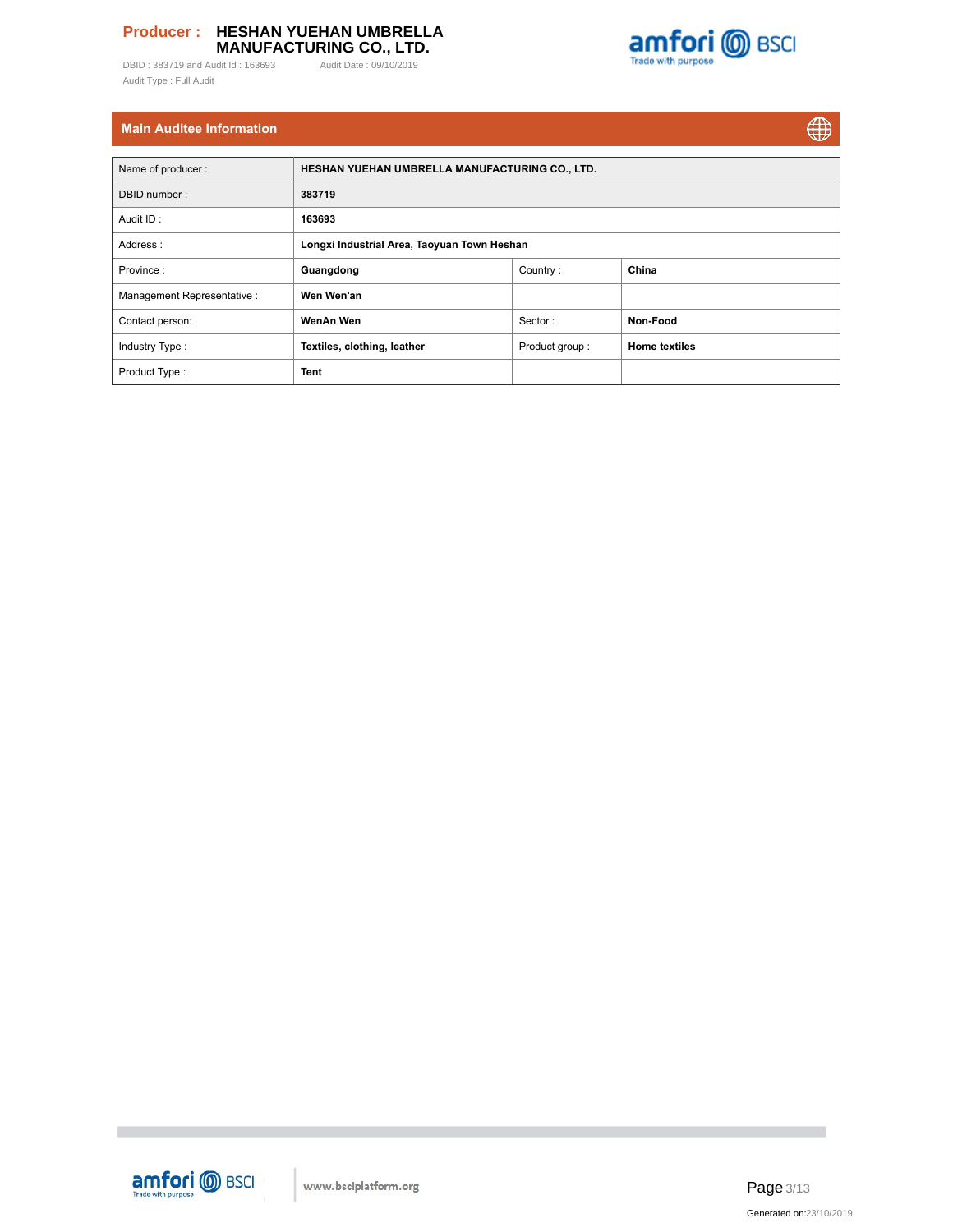DBID: 383719 and Audit Id: 163693 Audit Date: 09/10/2019 Audit Type : Full Audit



| <b>Audit Details</b> |  |  |
|----------------------|--|--|
|                      |  |  |
|                      |  |  |

| Auult Details                                          |                             |                        |                                 |                       | $\oplus$ |
|--------------------------------------------------------|-----------------------------|------------------------|---------------------------------|-----------------------|----------|
| Audit Range:                                           | $\boxtimes$ Full Audit      | $\blacksquare$         | <b>Follow-up Audit</b>          |                       |          |
| Audit Scope:                                           | ⊠<br><b>Main Auditee</b>    |                        | <b>Main Auditee &amp; Farms</b> |                       |          |
| Audit Environment:                                     | $\boxtimes$ Industrial      | Agricultural<br>$\Box$ |                                 | <b>Small Producer</b> |          |
| Audit Announcement:                                    | <b>Fully-Announced</b><br>X | $\Box$                 | <b>Fully-Unannounced</b>        | Semi-Announced        |          |
| Random Unannounced Check (RUC):                        | No                          |                        |                                 |                       |          |
| Audit extent (if applicable) :                         | none                        |                        |                                 |                       |          |
| Audit interferences or contingencies (if applicable) : | none                        |                        |                                 |                       |          |
| Overall rating:                                        | C                           |                        |                                 |                       |          |
| Need of follow-up:                                     | <b>Yes</b>                  |                        | If YES, by:                     | 09/10/2020            |          |
|                                                        |                             |                        |                                 |                       |          |

| <b>Rating per Performance Area (PA)</b> |                 |                 |                 |             |                 |                 |                 |                 |              |              |              |              |
|-----------------------------------------|-----------------|-----------------|-----------------|-------------|-----------------|-----------------|-----------------|-----------------|--------------|--------------|--------------|--------------|
| PA <sub>1</sub>                         | PA <sub>2</sub> | PA <sub>3</sub> | PA <sub>4</sub> | <b>PA 5</b> | PA <sub>6</sub> | PA <sub>7</sub> | PA <sub>8</sub> | PA <sub>9</sub> | <b>PA 10</b> | <b>PA 11</b> | <b>PA 12</b> | <b>PA 13</b> |
| D                                       | Α               | A               | А               |             | D               | A               | . .             |                 | А            | А            | А            |              |

#### **Executive summary of audit report**

HESHAN YUEHAN UMBRELLA MANUFACTURING CO., LTD. is located at Longxi Industrial Area, Taoyuan Town, Heshan City, Guangdong Province, China. The applied address is the same as onsite address, and that on business license and BSCI platform. This is a limited company. The total area occupied by the facility is around 3000 square meters. The auditee produces tents; the production processes include: cutting, sewing, inspection and packing. This factory was established in 1999. The factory's local name is "鹤山市粤汉制伞有限公司 (9144078419432044XB)".

Currently a total of 48 workers (15 males and 33 females) are currently working in the factory, including 36 production workers and 12 non-production workers. All workers are hired by the factory directly; 36 workers are local residents and 12 workers are migrants from other provinces in China. There were 47 workers present on the audit day. Currently no young worker is working at the factory. The youngest worker is 21 years old, born in April 1998 and hired in August 2019.

In view of the facility, the factory consists of 1 block of 4-storey building as production workshops, 3/F of 1 block of 3-storey building as office and<br>showroom (1/F and 2/F is empty); no dormitory, no kitchen or canteen drills and joint fire drills were provided to workers regularly; emergency exits are marked clearly for easy evacuation, and kept open; evacuation plans were posted inside the facility and emergency lights were installed at production floors; enough fire-fighting equipment such as fire extinguishers, hydrants and fire alarms were installed in workshops, checked regularly and maintained in good condition.

During this audit, total 5 workers (2 males and 3 females) were randomly selected and interviewed, including 3 individuals and 2 workers in one group. Workers feel comfortable when talking with the auditor and provided positive comments towards the facility.

Currently there's no union at the factory, because it's not recognized by government. However, 2 worker representatives were elected by workers in January 2019. Worker representative is the bridge between management and workers.

Workers work for 5 days a week, in one shift: 8:00am to 5:30pm with 90 minutes lunch break from 12:00pm to 1:30pm. Finger-printing time-recording system is used for time-keeping; all in & out time should be kept for working including overtime hours. According to management & workers interview and<br>records review, there's no obvious peak or non-peak season in the fact through review of 3 sampled months (August 2019, April 2019 and December 2018) time records, it was noted that, all workers' monthly overtime hours were 74-84 hours, most weekly working hours were 58, and 1 day off after 6 consecutive working days was guaranteed.

Workers' wages are calculated on an hourly-rated basis and paid in cash by end of next month. The lowest basic wage was RMB1810 per month, which is higher than the local legal minimum standard RMB1550; for overtime wages, 150% and 200% of basic wages were paid to workers for their overtime on<br>workdays and rest days respectively, no overtime was ever arranged on public wage (RMB1880/month) calculated by the auditor. The lowest normal wage did not include overtime wage. For social insurance coverage, it was noted that, recent 6 months' social insurances receipts reviewed indicated that, out of total 48 workers, 23 workers did not participate in pension insurance, unemployment insurance, medical insurance, maternity insurance or work-related injury insurance. The auditee has bought commercial accident insurance for all 48 workers, which is valid from August 26, 2019 to August 25, 2020. There are no retired/ temporary/ dispatched/ new workers in recent month. The reason why workers did not participate in social insurances was that these workers wanted to save more money and were not willing to pay social insurance premiums.

**Remarks** 

1) During this audit, payrolls from September 2018 to August 2019 and attendance records from September 2018 to October 09, 2019 were provided and reviewed.

2) No other serious issue was noted during this audit. 3) APSCA auditor registration number: 21700151





 $AB$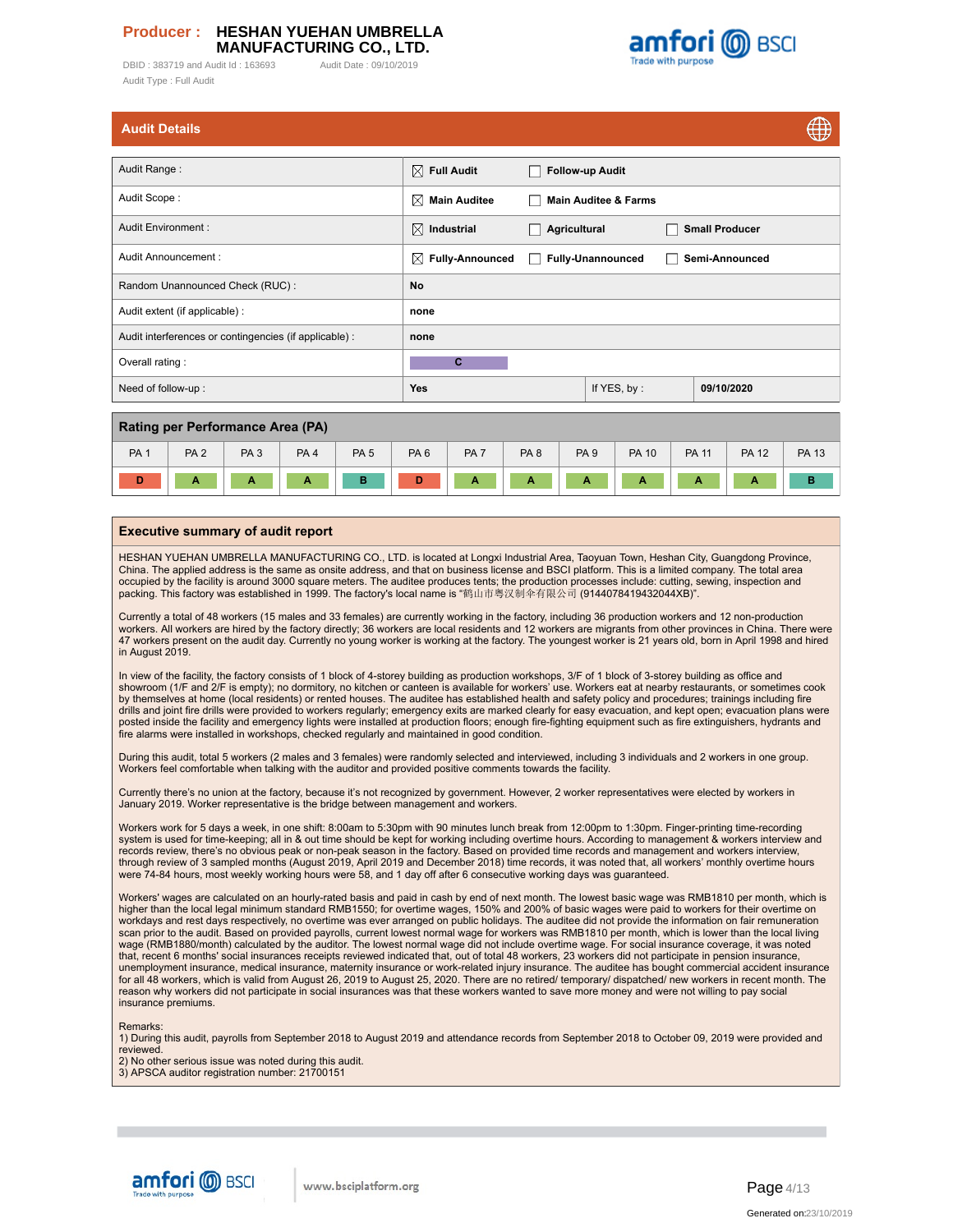DBID : 383719 and Audit Id : 163693 Audit Date : 09/10/2019 Audit Type : Full Audit



# **Ratings Summary**

 $\bigoplus$ 

| Auditee's background information |                                                                 |                                                               |                        |  |  |  |  |  |  |  |
|----------------------------------|-----------------------------------------------------------------|---------------------------------------------------------------|------------------------|--|--|--|--|--|--|--|
| Auditee's name:                  | <b>HESHAN YUEHAN UMBRELLA</b><br><b>MANUFACTURING CO., LTD.</b> | Legal status:                                                 | <b>Limited company</b> |  |  |  |  |  |  |  |
| Local Name:                      | 鹤山市粤汉制伞有限公司<br>(9144078419432044XB)                             | Year in which the auditee was founded:                        | 1999                   |  |  |  |  |  |  |  |
| Address:                         | Longxi Industrial Area, Taoyuan Town                            | Contact person (please select):                               | <b>WenAn Wen</b>       |  |  |  |  |  |  |  |
| Province:                        | Guangdong                                                       | Contact's Email:                                              | mg1@yhtent.com         |  |  |  |  |  |  |  |
| City:                            | Heshan                                                          | Auditee's official language(s) for written<br>communications: | <b>Chinese</b>         |  |  |  |  |  |  |  |
| Region:                          | <b>North East Asia</b>                                          | Other relevant languages for the<br>auditee:                  | None                   |  |  |  |  |  |  |  |
| Country:                         | China                                                           | Website of auditee (if applicable) :                          | <b>None</b>            |  |  |  |  |  |  |  |
| GPS coordinates:                 | N 22°43'7", E 112°54'18"                                        | Total turnover (in Euros) :                                   | 1900000.00             |  |  |  |  |  |  |  |
| Sector:                          | Non-Food                                                        | Of which exports % :                                          | 40.00                  |  |  |  |  |  |  |  |
| Industry:                        | Textiles, clothing, leather                                     | Of which domestic market % :                                  | 60.00                  |  |  |  |  |  |  |  |
| If other, please specify :       |                                                                 | Production volume:                                            | 8,000pcs per month     |  |  |  |  |  |  |  |
| Product Group:                   | <b>Home textiles</b>                                            | Production cost calculation:                                  | Yes                    |  |  |  |  |  |  |  |
| If other, please specify :       |                                                                 | Lost time injury calculation cost :                           | <b>No</b>              |  |  |  |  |  |  |  |
| Product Type:                    | Tent                                                            |                                                               |                        |  |  |  |  |  |  |  |

| Total number of workers:<br>48<br>Total number of workers in the production unit to be monitored (if applicable) :<br><b>MALE WORKERS</b><br><b>FEMALE WORKERS</b><br>15<br>Permanent workers<br>33<br>0<br>Temporary workers<br>0 | Auditee's employment structure at the time of the audit |  |  |  |  |  |  |  |  |  |  |  |
|------------------------------------------------------------------------------------------------------------------------------------------------------------------------------------------------------------------------------------|---------------------------------------------------------|--|--|--|--|--|--|--|--|--|--|--|
|                                                                                                                                                                                                                                    | $\mathbf 0$                                             |  |  |  |  |  |  |  |  |  |  |  |
|                                                                                                                                                                                                                                    |                                                         |  |  |  |  |  |  |  |  |  |  |  |
|                                                                                                                                                                                                                                    |                                                         |  |  |  |  |  |  |  |  |  |  |  |
|                                                                                                                                                                                                                                    |                                                         |  |  |  |  |  |  |  |  |  |  |  |
| In management positions<br>8<br>4                                                                                                                                                                                                  |                                                         |  |  |  |  |  |  |  |  |  |  |  |
| Apprentices<br>0<br>0                                                                                                                                                                                                              |                                                         |  |  |  |  |  |  |  |  |  |  |  |
| On probation<br>$\mathbf 0$<br>0                                                                                                                                                                                                   |                                                         |  |  |  |  |  |  |  |  |  |  |  |
| With disabilities<br>0<br>0                                                                                                                                                                                                        |                                                         |  |  |  |  |  |  |  |  |  |  |  |
| Migrants (national citizens)<br>5<br>$\overline{7}$                                                                                                                                                                                |                                                         |  |  |  |  |  |  |  |  |  |  |  |
| Migrants (foreign citizens)<br>0<br>0                                                                                                                                                                                              |                                                         |  |  |  |  |  |  |  |  |  |  |  |
| Workers on the permanent payroll<br>15<br>33                                                                                                                                                                                       |                                                         |  |  |  |  |  |  |  |  |  |  |  |
| Production based workers<br>10<br>26                                                                                                                                                                                               |                                                         |  |  |  |  |  |  |  |  |  |  |  |
| With shifts at night<br>$\mathbf 0$<br>0                                                                                                                                                                                           |                                                         |  |  |  |  |  |  |  |  |  |  |  |
| Unionised<br>0<br>0                                                                                                                                                                                                                |                                                         |  |  |  |  |  |  |  |  |  |  |  |
| Pregnant<br>0<br>-                                                                                                                                                                                                                 |                                                         |  |  |  |  |  |  |  |  |  |  |  |
| On maternity leave<br>0<br>۰                                                                                                                                                                                                       |                                                         |  |  |  |  |  |  |  |  |  |  |  |



 $\overline{\phantom{a}}$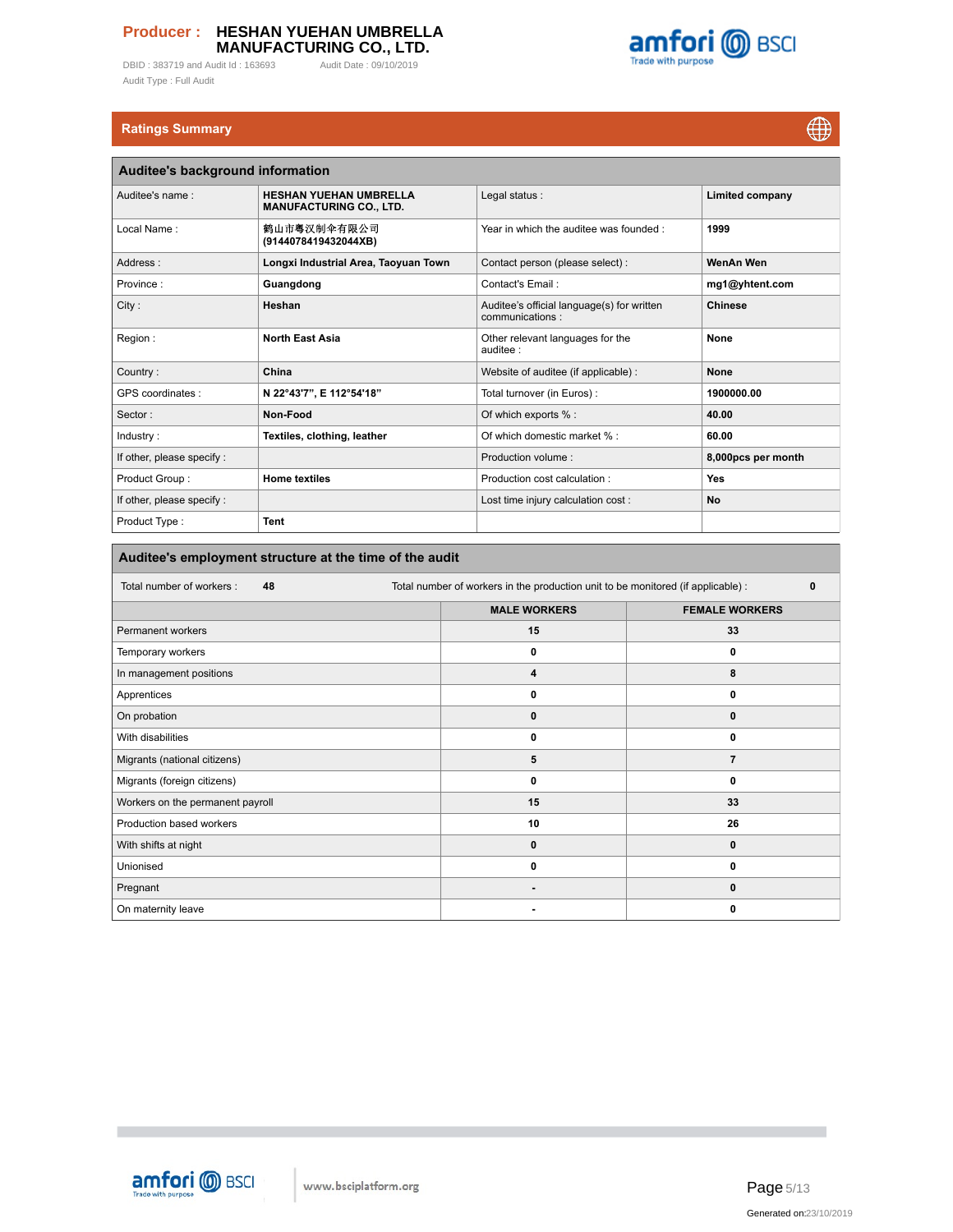DBID : 383719 and Audit Id : 163693 Audit Date : 09/10/2019 Audit Type : Full Audit



 $\sqrt{2}$ 

# **Finding Report**

|                    | <b>Finding Report</b><br>₩                                                                                                                                                                                                                                                                                                                                                                                                                                                                                                                                                                                                                                                                                                                                                                                                                                                  |
|--------------------|-----------------------------------------------------------------------------------------------------------------------------------------------------------------------------------------------------------------------------------------------------------------------------------------------------------------------------------------------------------------------------------------------------------------------------------------------------------------------------------------------------------------------------------------------------------------------------------------------------------------------------------------------------------------------------------------------------------------------------------------------------------------------------------------------------------------------------------------------------------------------------|
|                    | Performance Area 1: Social Management System and Cascade Effect                                                                                                                                                                                                                                                                                                                                                                                                                                                                                                                                                                                                                                                                                                                                                                                                             |
|                    | Full Audit [Audit Id - 163693] Audit Date: 09/10/2019 PA Score: D<br>Deadline date:09/10/2020                                                                                                                                                                                                                                                                                                                                                                                                                                                                                                                                                                                                                                                                                                                                                                               |
| None               | <b>GOOD PRACTICES:</b>                                                                                                                                                                                                                                                                                                                                                                                                                                                                                                                                                                                                                                                                                                                                                                                                                                                      |
|                    | <u>AREAS OF IMPROVEMENT:</u><br>Based on documents review, site management and workers interview, it was noted that the auditee has set up a management system to<br>implement BSCI Code of Conduct, and has appointed a senior manager (Mr. Wen Wen'an/ Production Manager) to ensure that the BSCI values<br>and principles are followed in a satisfactory manner. Furthermore, the auditee has communicated this Code to all workers by trainings and<br>bulletin boards, and to their suppliers by trainings. However, based on satisfactory evidence, the main auditee could not fully respect this<br>principle, due to findings noted in some performance areas such as PA5, PA6 and PA7 etc.<br>根据文件审核,管理层及员工访谈,发现被审核方建立了执行BSCI行为守则的管理体系,委派高级经理(生产经理温文安先生)以确保充分遵循<br>BSCI价值和原则要求,并通过各种培训和公告将此行为准则传达给员工和供应商。但是,基于令人满意的证据,主要受审核方没有完全尊重这个<br>原则, 因为在5.6.7等执行领域都发现问题存在。 |
| $1.1 -$<br>$1.4 -$ | The auditee's social management system was proved to be not so effective since some non-compliances were detected regarding Workers<br>Involvement and Protection, Fair Remuneration, Decent Working Hours, Occupational Health and Safety and Ethic Business Behavior. For<br>details please refer to Performance Areas 1, 2, 5, 6, 7 and 13.<br>被审核方的社会责任管理体系尚待完善,因为在此次审核中,发现了关于工人参与和保护、公平报酬、体面劳动时间,职业健康与安全和商业道德方<br>面的问题。具体请参见1, 2, 5, 6, 7和13章节。<br>Based on satisfactory evidence, the auditee did not fully respect BSCI principles because it was noted that the auditee could not organize its                                                                                                                                                                                                                                                                      |
|                    | workforce capacity reasonably or effectively. Based on the finding on PA6.2, workers' monthly overtime hours exceeded legal limits<br>systematically, up to 84 hours in maximum.<br>基于满意的证据, 发现被审核方没有完全尊重BSCI原则, 因为没有合理及有效组织生产, 导致系统性的加班超时如PA6.2, 最高达84小时。                                                                                                                                                                                                                                                                                                                                                                                                                                                                                                                                                                                                                  |
|                    | <b>Remarks from Auditee:</b>                                                                                                                                                                                                                                                                                                                                                                                                                                                                                                                                                                                                                                                                                                                                                                                                                                                |
|                    | Performance Area 2 : Workers Involvement and Protection                                                                                                                                                                                                                                                                                                                                                                                                                                                                                                                                                                                                                                                                                                                                                                                                                     |
|                    | Full Audit [Audit Id - 163693] Audit Date: 09/10/2019 PA Score: A<br>Deadline date:09/10/2020                                                                                                                                                                                                                                                                                                                                                                                                                                                                                                                                                                                                                                                                                                                                                                               |
| None               | <u>GOOD PRACTICES:</u>                                                                                                                                                                                                                                                                                                                                                                                                                                                                                                                                                                                                                                                                                                                                                                                                                                                      |
|                    | <u>AREAS OF IMPROVEMENT:</u><br>Based on documents review, site management and workers interview, it was noted that this auditee has taken specific steps to make workers<br>aware of their rights and responsibilities, and has established an operational-level grievance mechanism for individuals and communities, such<br>as worker representatives and suggestion box etc. Relevant policy has been communicated to workers and stakeholders. However, based on<br>satisfactory evidence, the main auditee couldn't fully respect this principle.<br>根据文件审核,管理层及员工访谈,发现被审核方制定了具体方案来确保员工知道他们的权利和义务,并为员工和社团建立了有效的可执行的申诉<br>机制,比如员工代表和意见箱。相关的政策也已经让员工和利益相关方知晓。但是,基于令人满意的证据,主要受审核方没有能够完全尊重这个原<br>则。                                                                                                                                                                       |
| $2.5 -$            | Based on satisfactory evidence, it was noted that there's no grievance record in recent year, nor regular survey on the grievance procedure so as<br>to make improvements.<br>基于满意的证据,发现被审核方过去一年没有投诉记录,也没有定期对申诉机制进行调查评审以便改善。                                                                                                                                                                                                                                                                                                                                                                                                                                                                                                                                                                                                                                                |
|                    | <b>Remarks from Auditee:</b>                                                                                                                                                                                                                                                                                                                                                                                                                                                                                                                                                                                                                                                                                                                                                                                                                                                |
|                    | Performance Area 3 : The rights of Freedom of Association and Collective Bargaining                                                                                                                                                                                                                                                                                                                                                                                                                                                                                                                                                                                                                                                                                                                                                                                         |
|                    | Full Audit [Audit Id - 163693] Audit Date: 09/10/2019 PA Score: A<br>Deadline date:                                                                                                                                                                                                                                                                                                                                                                                                                                                                                                                                                                                                                                                                                                                                                                                         |
| None               | <b>GOOD PRACTICES:</b>                                                                                                                                                                                                                                                                                                                                                                                                                                                                                                                                                                                                                                                                                                                                                                                                                                                      |
|                    | <u>AREAS OF IMPROVEMENT:</u><br>Based on documents review, site management and workers interview, it was noted that there is no labor union in the auditee, but 2 worker<br>representatives were elected by workers in January 2019. Workers could raise their concerns through suggestion box, workers representatives or<br>communicating with management directly. The auditee never interferes with workers to join legal associations or take part in their activities.<br>Based on satisfactory evidence, the main auditee fully respected this principle.<br>根据文件审核, 管理层及员工访谈, 发现被审核方没有工会, 但是有2名员工代表于2019年1月由所有员工选举产生。员工可以经由意见箱, 工人<br>代表表达意见和建议,也可以直接和管理层沟通。被审核方不干预员工加入合法团体或参与活动。基于令人满意的证据,主要受审核方完全尊重这<br>个原则。                                                                                                                                                      |
|                    | <b>Remarks from Auditee:</b>                                                                                                                                                                                                                                                                                                                                                                                                                                                                                                                                                                                                                                                                                                                                                                                                                                                |
|                    |                                                                                                                                                                                                                                                                                                                                                                                                                                                                                                                                                                                                                                                                                                                                                                                                                                                                             |

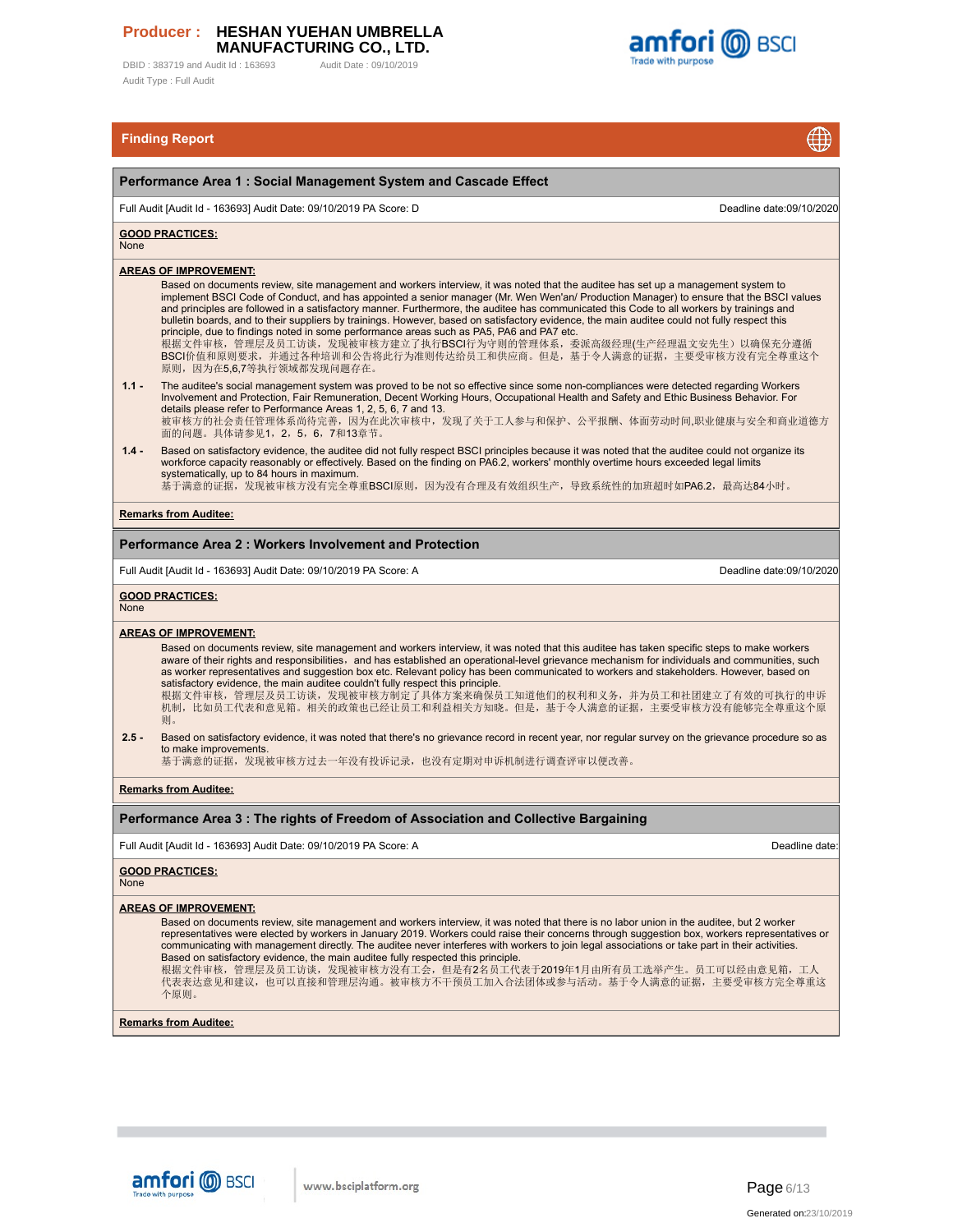DBID: 383719 and Audit Id: 163693 Audit Date: 09/10/2019 Audit Type : Full Audit



## **Performance Area 4 : No Discrimination**

Full Audit [Audit Id - 163693] Audit Date: 09/10/2019 PA Score: A Deadline date:

## **GOOD PRACTICES:**

None

## **AREAS OF IMPROVEMENT:**

Based on management, workers interview and records review, it was noted that this auditee has established documented anti-discrimination policy and procedures, communicated to all workers and implemented them accordingly at the site. There's no discrimination in hiring, compensation and benefits, or access to training, promotion, termination, etc. Relevant records have been provided and reviewed during this audit. Based on satisfactory evidence, the main auditee fully respected this principle.<br>根据管理层,员工访谈及文件记录查阅,发现被审核方建立了反歧视的政策及程序,传达给全体员工,并按相关要求实施。被审核方在招聘、工资 福利、培训、晋升或离职等方面不存在歧视。本次审核中,查阅了相关记录。基于令人满意的证据,被审核方完全尊重这个原则。

**Remarks from Auditee:**

#### **Performance Area 5 : Fair Remuneration**

Full Audit [Audit Id - 163693] Audit Date: 09/10/2019 PA Score: B Deadline date:09/10/2020

**GOOD PRACTICES:**

#### **None**

#### **AREAS OF IMPROVEMENT:**

Based on provided payrolls and workers interview, it was noted that all workers' wages were calculated on a hourly-rated basis, and the lowest basic wages were RMB1810 per month, which is higher than local law's requirement RMB1550 per month. For overtime wages, 150%, 200% and 300% of basic wages were paid to workers on workdays, rest days and public holidays respectively. Workers were paid in cash, by or before end of next month. The auditee has provided social benefits such as social insurance, annual leave and maternity leave etc. to eligible workers. However, based on satisfactory evidence, the main auditee could not fully respect this principle, due to insufficient coverage on workers' social insurance.

根据提供的工资表和员工访谈,发现员工工资均按计时方式计算。员工最低基本工资为每月人民币1810元, 高于当地法规标准没有1550元。工作日 加班,周末加班以及法定假日加班分别按1.5倍,2倍以及3倍基本工资计算。员工工资按月在次月月底前以现金方式发放。被审核方还提供社保,年 假和产假等法律规定的福利给员工。但是,基于令人满意的证据,主要被审核方没有完全尊重这个原则,因为员工社保覆盖不足。

**5.5 -** Based on satisfactory evidence, it was noted that not all workers were covered by legally required 5 types of social insurances: recent 6 months' social insurances receipts reviewed indicated that, out of total 48 workers, 23 workers (48%) did not participate in pension insurance, unemployment insurance, medical insurance, maternity insurance or work-related injury insurance. The auditee has bought commercial accident<br>insurance for all 48 workers, which is valid from August 26, 2019 to August 25, 20 recent month. The reason why workers did not participate in social insurances was that these workers wanted to save more money and were not willing to pay social insurance premiums. (Reference Law/ Regulation: PRC Labor Law, article 72)

基于满意的证据,发现被审核方员工的社会保险覆盖不足: 根据厂方提供的近6个月社会保险缴费单据显示,在48名员工中,23名员工(48%)没有<br>参加养老保险,失业保险,医疗保险,生育保险和工伤保险。被审核方为全部48名员工购买了商业意外险,有效期从2019年8月26日至2020年8月25<br>日止。最近月份工厂并没有员工退休,也没有临时工,派遣工及新员工。部分工人没有参保,是因为他们希望多存钱,不愿支付社保费用。(《中 华人民共和国劳动法》第72条)

#### **Remarks from Auditee:**

## **Performance Area 6 : Decent Working Hours**

Full Audit [Audit Id - 163693] Audit Date: 09/10/2019 PA Score: D Deadline date:09/10/2020

#### **GOOD PRACTICES:** None

# **AREAS OF IMPROVEMENT:**

Based on documents and time records review, management and workers interview, it was noted that the auditee has established written working<br>hours policy, and communicated to all workers; workers' regular working hours are hours, total weekly working hours were 58 hours in maximum, and all workers could enjoy at least one day off after six consecutive working days.<br>All workers worked overtime voluntarily. However, based on satisfactory evide systematically escessive monthly overtime hours.

根据管理层和员工访谈以及考勤审核,发现被审核方建立了工时政策,且被审核方的正班工时为每周40小时,每天加班不超过3小时,周工时最大 为58小时,工人连续工作6天后休息一天。员工加班均为自愿。但是,基于令人满意的证据,主要被审核方没有完全尊重这个原则, 因为存在系统性 的月加班超时。

**6.2 -** Through review of randomly selected 3 months'time records (August 2019, April 2019 and December 2018), it was noted that the monthly overtime hours of all 5 randomly selected workers were 84 hours in August 2019 (recent month), 74 hours in April 2019(random month) and 82 hours in December 2018 (random month), exceeding the legal requirements of 36 hours per month. (Reference Law/ Regulation: PRC Labor Law, article 41)

通过随机抽查3个月考勤(2019年8月,2019年4月和2018年12月),发现员工月加班超时:随机抽取的5名员工的月加班时间在2019年8月为84小 |<br>时,在2019年4月(随机月)为74小时,在2018年12月(随机月)加班时间为82小时,超过每月加班36小时的法规要求。(《中华人民共和国劳动法》第 41条)

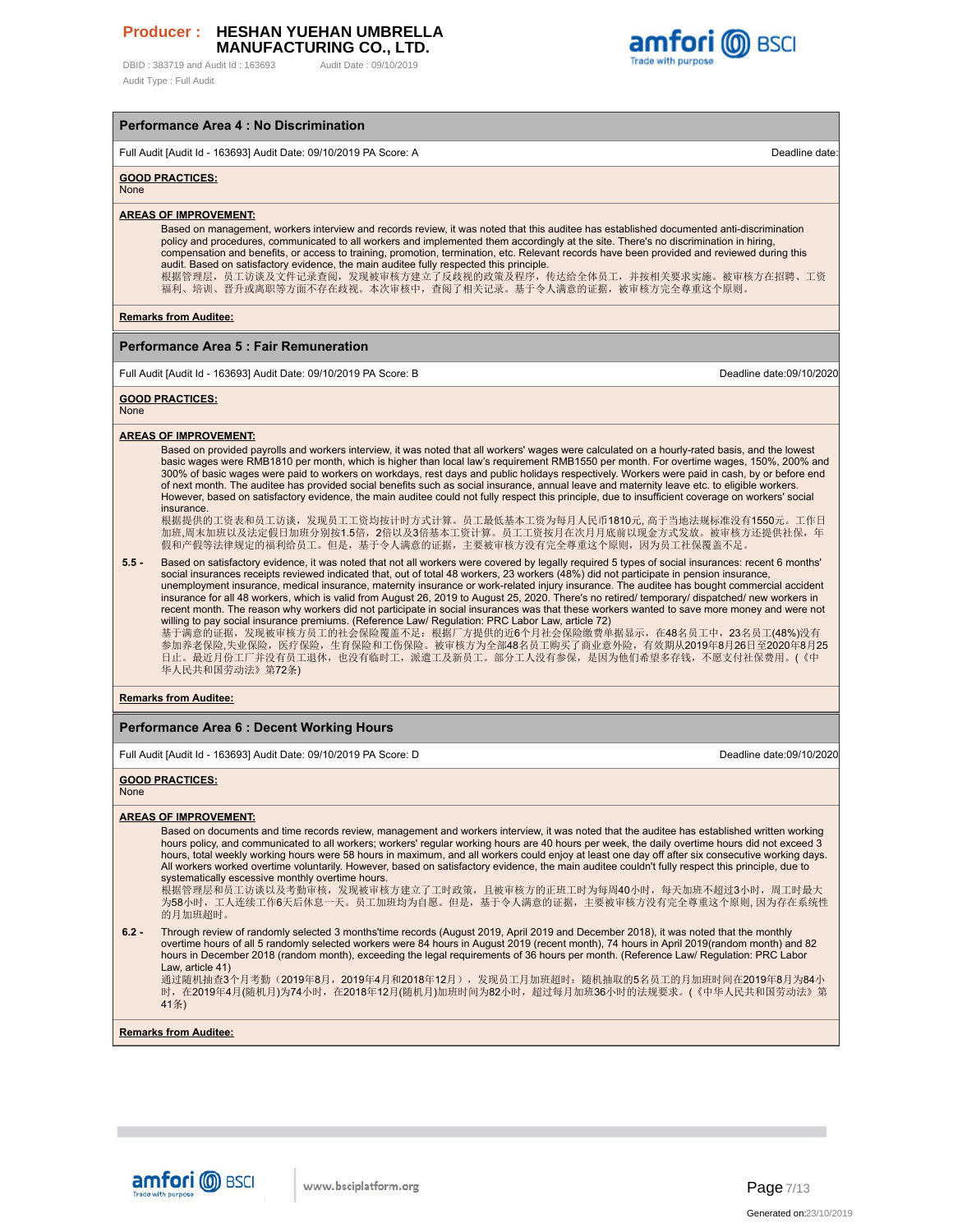DBID: 383719 and Audit Id: 163693 Audit Date: 09/10/2019 Audit Type : Full Audit



## **Performance Area 7 : Occupational Health and Safety** Full Audit [Audit Id - 163693] Audit Date: 09/10/2019 PA Score: A Deadline date:09/10/2020 **GOOD PRACTICES:** None **AREAS OF IMPROVEMENT:** Based on site observation, management and workers interview as well as documents/ records review, it was noted that this auditee has established documented policy and procedures on health and safety managment, and communicated them to all workers, implemented them accordingly on site, such as one manager (Mr. Wen Wen'an/ Production Manager) was appointed to be in charge of health and safety issues, and safety trainings including fire drills would be provided to all workers regularly; the last fire drill was conducted on August 21, 2019. Necessary firefighting equiment are equiped in the facility and inspected regularly. However, based on satisfactory evidence, the main auditee could not fully respect this principle. No dormitory, no canteen or kitchen provided to workers No transportation provided to workers 根据现场观察,管理层及员工访谈,文件审核, 发现被审核方已经建立健康安全的政策和程序并按要求实施,比如,指定一名管理层(生产经理温 文安先生)负责健康安全事宜,定期给员工提供安全培训等,最近一次消防演习是在2019年8月21日举行。现场配备了必要的防火设施,并定期进 行检查,保持良好状况。但是,基于令人满意的证据,主要被审核方没有能够完全尊重这个原则。 工厂没有提供宿舍和食堂给员工 工厂没有提供 交通工具给员工 **7.1 -** Based on satisfactory evidence, it was noted that the health & safety management system was not operated effectively, which resulted in some findings on PA7 regarding violations or noncomformance against legal occupational health & safety regulations and BSCI principles. 基于满意的证据, 发现被审核方的健康安全管理体系没有有效运行,导致在PA7发现关于违反法定的职业健康安全和BSCI原则的问题。 **7.3 -** Based on satisfactory evidence, it was noted that the auditee didn't conduct workplace occupational hazards factors testing in the past year, so as to evaluate the impact on workers' health. (Law/ Regulation Reference: Supervision and Administration of Occupational Health at Work Sites Article 20) 基于满意的证据,发现被审核方在过去一年没有进行工作场所职业危害因素检测,以便评估对员工健康的影响。(《工作场所职业卫生监督管理规 定》第20条) **7.5 -** Based on satisfactory evidence, it was noted that there were no sufficient evidences to prove that the auditee had established an efficient training system. Although the auditee maintained related training records with workers' signatures, the auditee did not provide relevant training materials or training examinations or evaluation for review. 基于满意的证据, 被审核方没有建立充分有效的培训机制, 虽然保留有员工签名的培训记录, 但是没有培训教材和培训后的测试或赔训效果评估。 **7.8 -** As per onsite obsrvation, no accident or emergency procedures were displayed onsite for workers and first aid personnel reference, for example, no clear instructions for workers when imminent and serious danger threatens workers' safety and health. 基于现场观察,被审核方没有在生产现场张贴应急程序供员工及急救人员参考使用,例如,当发生危害员工的安全与健康时,没有明确的指引该如 何应对。 **7.13 -** Based on satisfactory evidence, it was noted that the auditee did not keep records for checking electrical installations and equipment in the factory. (Reference Law/ Regulation: Fire Prevention Regulation for Organ, Group and Enterprise, article 26) 基于满意的证据,被审核方没有保留检查用电装置及电器设备的记录。(《机关、团体、企业、事业单位消防安全管理规定》第26条) **7.22 -** Based on site observation, it was noted that no washing facility was available in workers' washroom in the production building. 基于现场观察,被审核方车间员工洗手间没有洗手设施。 **Remarks from Auditee: Performance Area 8 : No Child Labour** Full Audit [Audit Id - 163693] Audit Date: 09/10/2019 PA Score: A Deadline date: **GOOD PRACTICES:** None

#### **AREAS OF IMPROVEMENT:**

Based on site observation, documents review, management and workers interview, it was noted that the auditee has established documented policy and procedure regarding prohibition of child labor, and remedial measures/ procedures on child labor employment. As per procedures on hiring and HR management, the auditee would authenticate ID cards through eye-measurement, face to face interview, physical appearance comparison and background survey etc. Copies of identification cards for all workers would be kept in personnel files accordingly. During this audit, no child labor was identified. The youngest worker hired by the auditee was 21 years old, born in born in April 1998 and hired in August

2019. Based on satisfactory evidence, the main auditee fully respected this principle.<br>根据现场观察,文件审核, 管理层及员工访谈,发现被审核方建立了禁止保用查工的档案序及童工补教措施。依照程序及HR管理层,公司通过目视、<br>访谈、与员工比对等方式去鉴别身份证真假。每位员工的身份证复印件保存在人事档案里。在本次审核中,没有发现童工,最小员工的年龄是21<br>岁

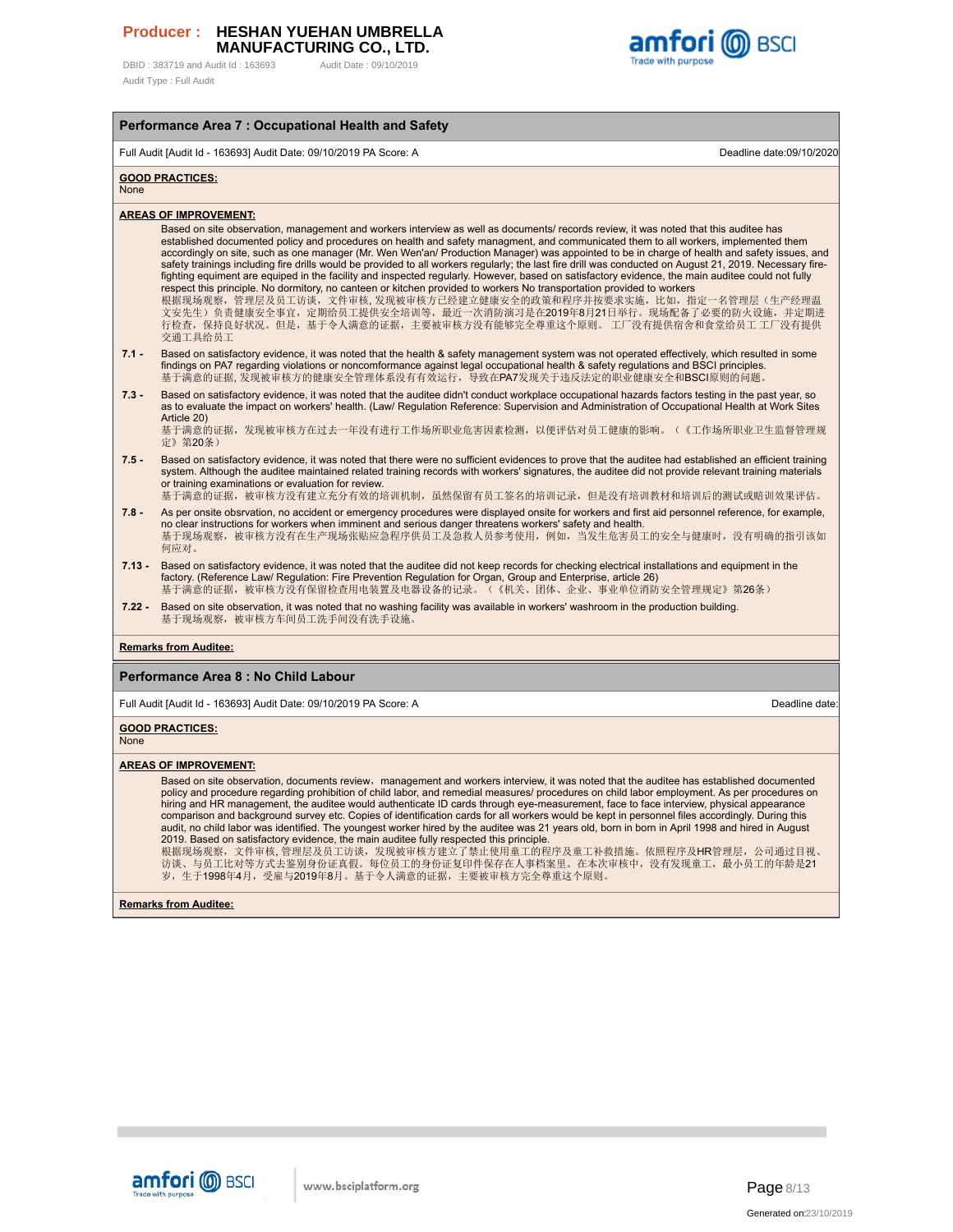DBID: 383719 and Audit Id: 163693 Audit Date: 09/10/2019 Audit Type : Full Audit



#### **Performance Area 9 : Special protection for young workers**

Full Audit [Audit Id - 163693] Audit Date: 09/10/2019 PA Score: A Deadline date:

#### **GOOD PRACTICES:**

None

#### **AREAS OF IMPROVEMENT:**

Based on site observation, documents review, management and workers interview, it was noted that the auditee has established documented policy and procedures to protect young workers, and conducted risk assessment accordingly. When young workers are hired, they will get regular health examination, and will not be arranged on hazardous work positions, or with too much overtime. Currently no yong worker is working in the auditee; the yongest worker is 21 year old, born in April 1998 and hired in August 2019. Based on satisfactory evidence, the main auditee fully respected this principle.

根据现场观察,文件审核, 管理层及员工访谈,发现被审核方建立了保护未成年工的政策和程序,并进行了风险评估。如果招用了成年工,将要依<br>法进行登记、安排定期体检、不安排危险岗位作业,或者安排过多加班等。被审核方目前没有招用未成年工,最小员工为21岁,生于1998年4月,<br>受雇与2019年8月。基于令人满意的证据,主要被审核方完全尊重这个原则。

**Remarks from Auditee:**

#### **Performance Area 10 : No Precarious Employment**

Full Audit [Audit Id - 163693] Audit Date: 09/10/2019 PA Score: A Deadline date: 09/10/2019 PA Score: A Deadline date

**GOOD PRACTICES:**

None

#### **AREAS OF IMPROVEMENT:**

Based on management and workers interview, documents and records review, it was noted that the auditee has established documented procedures regarding hiring process, and implemented them accordingly. Top management and HR staff were aware of all these policy and<br>procedures. The auditee signed labor contracts with each worker within one month after h employment relationship is properly regulated on labor contracts. Currently the auditee didn't have temporary workers or dispatched workers onsite. Based on satisfactory evidence, the main auditee fully respected this principle. 根据管理层及员工访谈及文件记录审核,发现被审核方建立了书面的雇佣程序,并按相关要求执行。管理层员工很清楚这些政策和程序。被审核方 |<br>在员工入职一个月内与每位员工签订劳动合同,同时提供一份复印件给员工。劳动合同恰当地规定了合法的雇佣关系。目前,被审核方没有招用临

时工或派遣工。基于令人满意的证据,被审核方完全尊重这个原则。

#### **Remarks from Auditee:**

#### **Performance Area 11 : No Bonded Labour**

Full Audit [Audit Id - 163693] Audit Date: 09/10/2019 PA Score: A Deadline date:

## **GOOD PRACTICES:**

None

#### **AREAS OF IMPROVEMENT:**

Based on site observation, documents review, management and workers interview, it was noted that the auditee management has established documented policy and procedures regarding prohibition of bonded labor, and communicated to all workers and implemented them accordingly, through trainings or posters on site. No deposit or ID card was withheld by the auditee. No illegal disciplinary measure was noted during this audit. No bonded labor was found during this audit either. All workers are free to leave the facility or terminate employment. Management was aware of related regulations. Based on satisfactory evidence, the main auditee fully respected this principle. 根据现场观察,文件审核,管理层及员工访谈,发现被审核方建立了书面的禁止强迫劳工政策和程序,并通过培训或告示让员工知晓,并按相关要求

执行。受审核方在雇佣过程中没有收取押金或扣押证件。没有发现违法的纪律处罚措施。本次审核中,未发现强迫劳动。员工可以自由出入或者离 职。管理层清楚知道相关法规要求。基于令人满意的证据,主要被审核方完全尊重这个原则。

## **Remarks from Auditee:**

## **Performance Area 12 : Protection of the Environment**

Full Audit [Audit Id - 163693] Audit Date: 09/10/2019 PA Score: A Deadline date:

#### **GOOD PRACTICES:**

None

#### **AREAS OF IMPROVEMENT:**

Based on documents/ records review, management and workers interview as well as onsite observation, it was noted that the auditee has established documented policy and procedures to ensure its production activites to meet with local environmental law requirements. The auditee has obtainedrelevant permits from local environment authority, conducted related risk assessment as well. As per site observation, there's no serious polution, or did not delivery much hazardous wates. Based on satisfactory evidence, the main auditee did fully respect this principle. 根据文件记录审核,管理层及员工访谈,现场观察,发现被审核方建立了环保政策和程序来确保其生产活动符合当地环境法律法规的要求,并进行 了相应的风险评估。被审核方也获得了当地环保部门的许可。根据现场观察,此工厂没有严重的污染,也没有产生危废。基于令人满意的证据,主 要被审核方完全尊重这个原则。

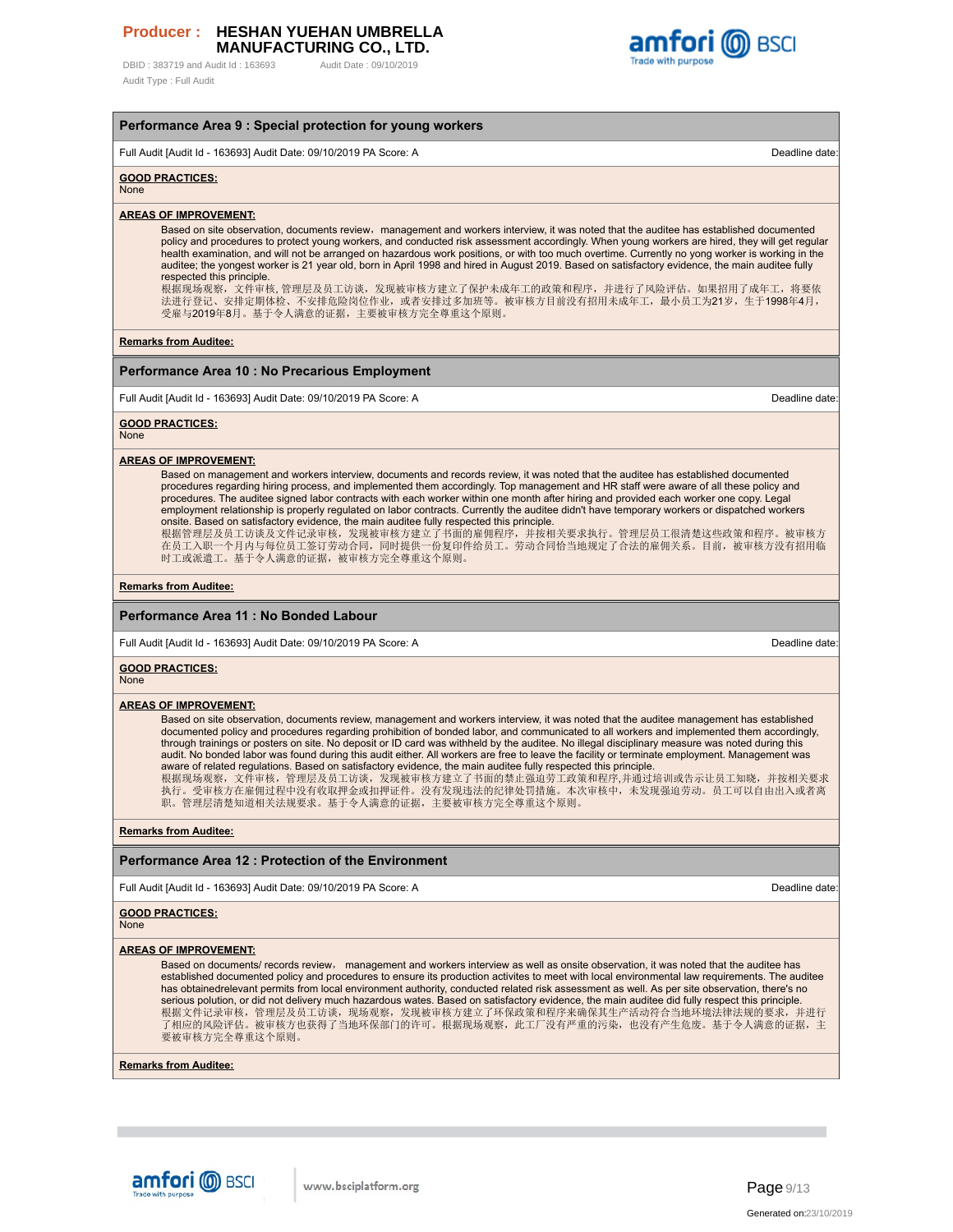DBID: 383719 and Audit Id: 163693 Audit Date: 09/10/2019 Audit Type : Full Audit



## **Performance Area 13 : Ethical Business Behaviour**

Full Audit [Audit Id - 163693] Audit Date: 09/10/2019 PA Score: B Deadline date:09/10/2020

## **GOOD PRACTICES:**

None

# **AREAS OF IMPROVEMENT:**

Based on management and workers interview as well as documents/ records review, it was noted that the auditee has established documented Anti-Bribery and Anti-Corruption Policy, and has provided trainings to all workers with relevant records in place. The auditee has taken measures to keep accurate information and all relevant records in place as well. During this audit, no evidence indicated the auditee has tried to keep fake information. Relevant trainings with records were provided for review. However, based on satisfactory evidence, the main auditee could not fully respect this principle.

根据现场观察,文件审核,管理层及员工访谈,发现被审核方已经建立书面的反贿赂及反腐败政策,并给员工提供相关培训,保留了培训记录。被 审核方已采取可能的措施保留准确的信息和相关记录。在此次审核中,并无证据显示被审核方试图虚假陈述或保留虚假信息,相关培训记记录已提 供审核。但是,基于令人满意的证据,主要被审核方没有完全尊重这个原则。

#### **13.4 -** Based on documents review and management interview, it was noted that the auditee did not establish procedures to use, collect or otherwise process personal information with reasonable care or in accordance with privacy and information security laws or regulatory requirements. 基于满意的证据, 发现被审核方没有建立程序从而以谨慎合理的方式,按照隐私和信息安全法律法规的要求收集,使用或处理个人信息。

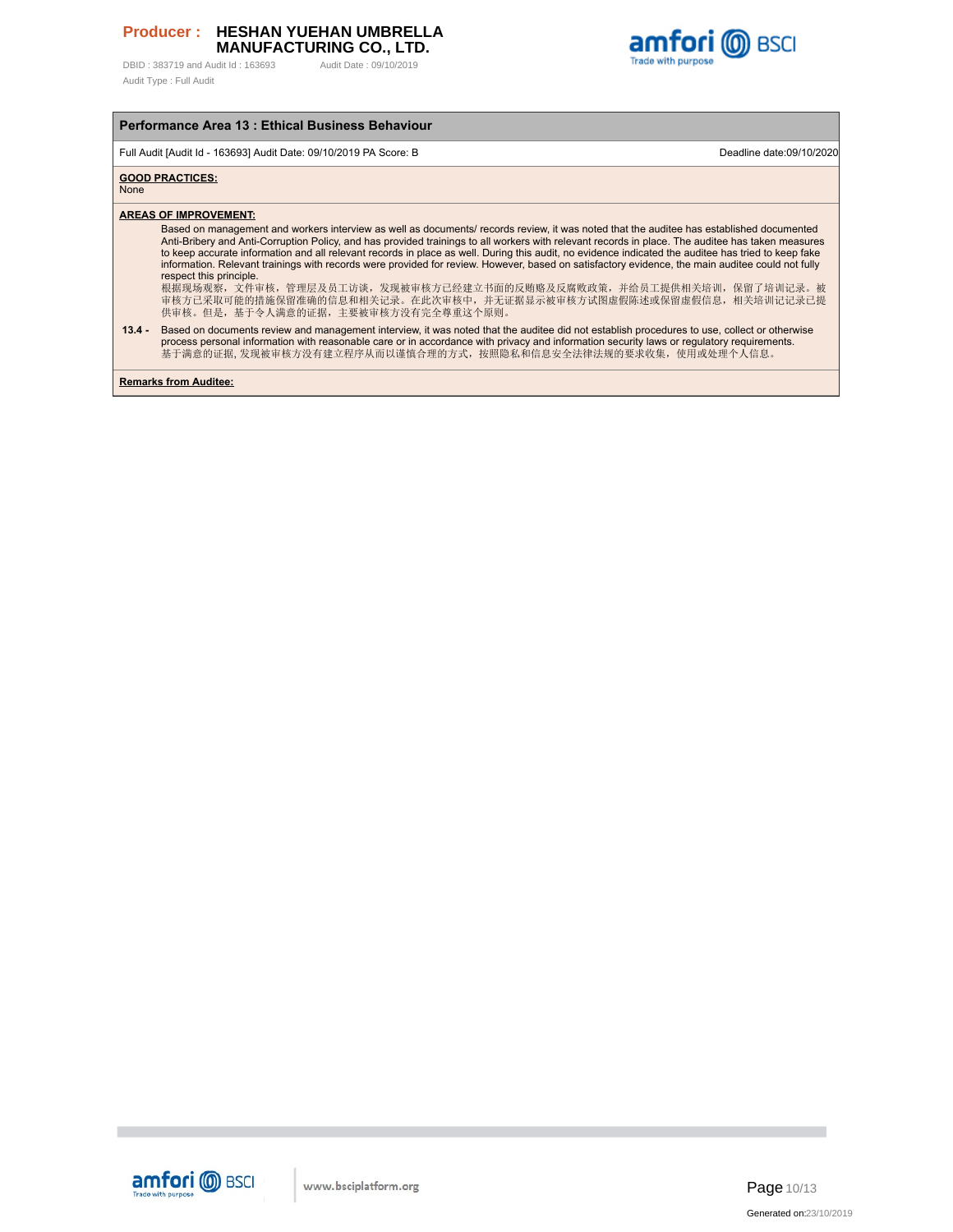



| <b>Summary</b>    |            |          |                 |                 |                 |                 |                 |                 |                |                | $\oplus$        |             |             |             |             |                |
|-------------------|------------|----------|-----------------|-----------------|-----------------|-----------------|-----------------|-----------------|----------------|----------------|-----------------|-------------|-------------|-------------|-------------|----------------|
| Audit Type        | Date       | Audit Id | PA <sub>1</sub> | PA <sub>2</sub> | PA <sub>3</sub> | PA <sub>4</sub> | PA <sub>5</sub> | PA <sub>6</sub> | PA7            | PA8            | PA <sub>9</sub> | <b>PA10</b> | <b>PA11</b> | <b>PA12</b> | <b>PA13</b> | Overall Rating |
|                   |            |          |                 |                 |                 |                 |                 |                 |                |                |                 |             |             |             |             |                |
| <b>Full Audit</b> | 09/10/2019 | 163693   | D               | $\overline{A}$  | A               | A               | B               | D               | $\overline{A}$ | $\overline{A}$ | $\overline{A}$  | A           | A           | A           | B           | $\mathsf C$    |



٠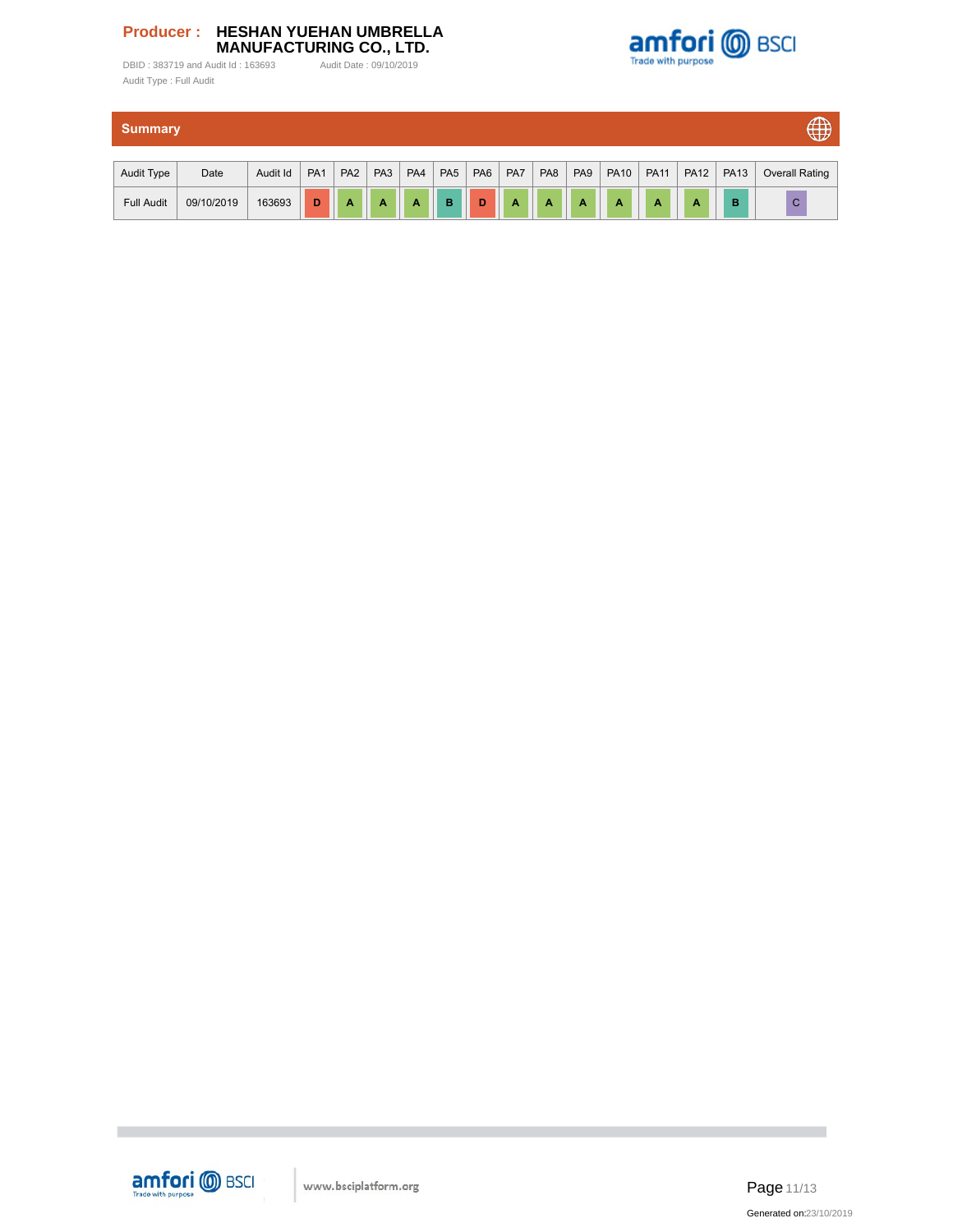DBID : 383719 and Audit Id : 163693 Audit Date : 09/10/2019 Audit Type : Full Audit



 $\bigoplus$ 

# **Producer Photos**